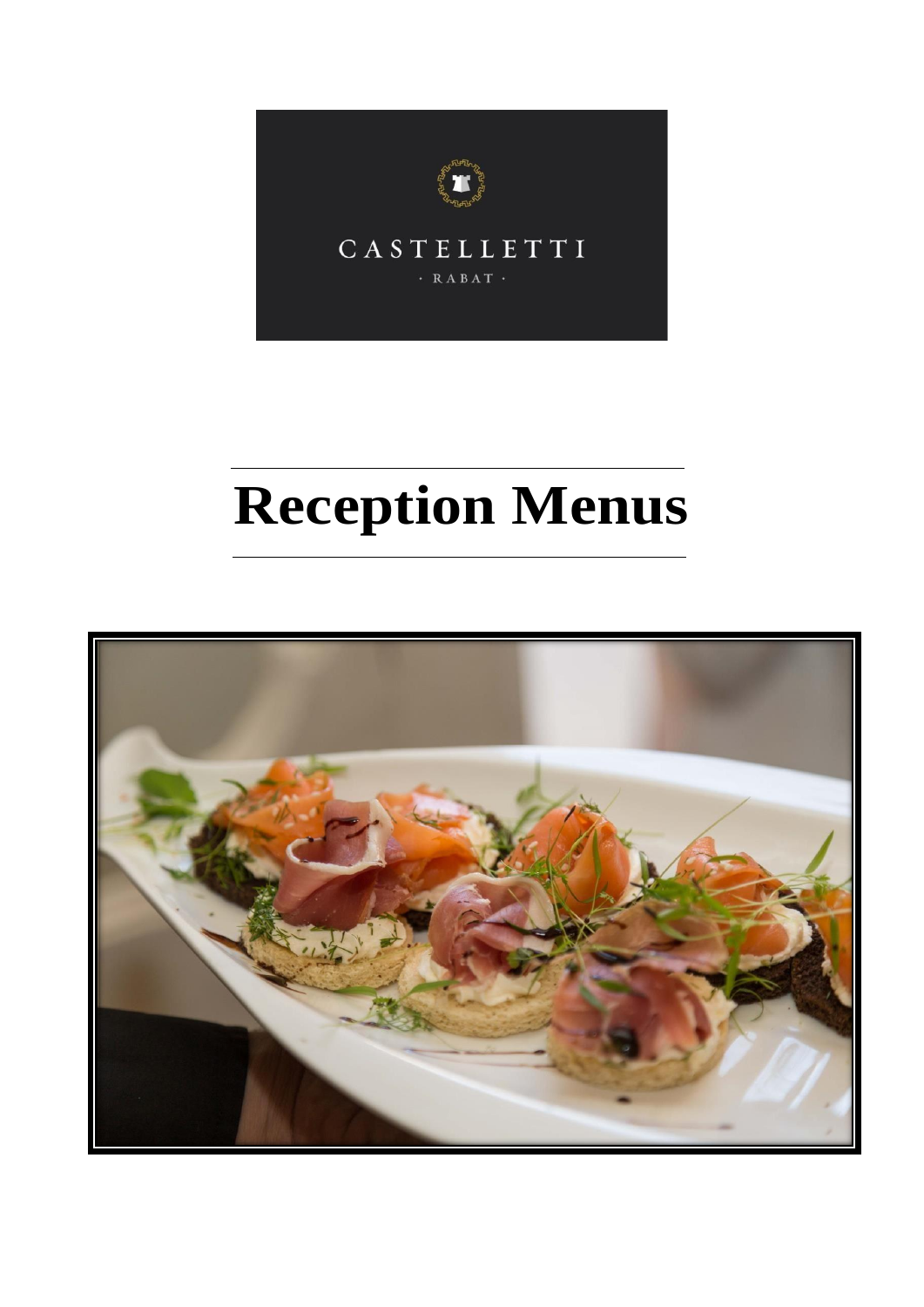

#### **RECEPTION MENU A**

- **Applicable for minimum of 15 persons -**

Melon wrapped in Parma ham Pesto and rosemary focaccia, Parma ham, wild rocket and Parmesan Cajun spice chicken and capsicum wrap Classic quiche Lorraine Beef meatballs in tomato and basil ragout Pecking duck spring rolls, sweet chilli dip Satay chicken skewers Traditional Greek koftas, tzatziki sauce Battered Cod Bites, tartare sauce Mini pulled pork burgers in brioche bun Spinach and feta filo triangles  $---0-$ 2 sweets per person from an assortment of the below

Fruit tarts

Chocolate and walnut brownie

Profiteroles

Lemon cheese cake

## -13 items-

€25.35 per person inclusive of VAT

*Vegan, Lactose and Gluten Free menus available on request*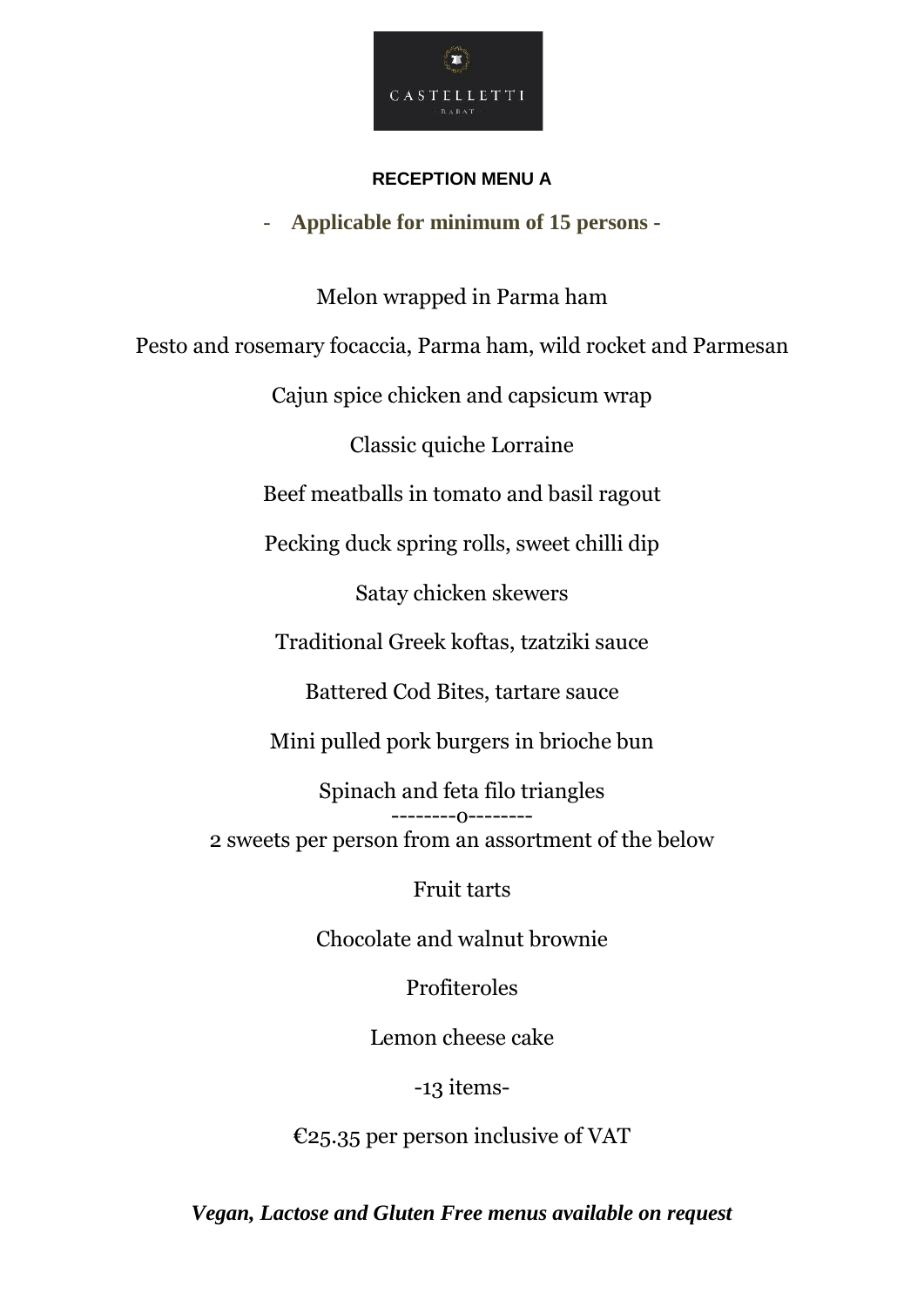

### **RECEPTION MENU B** - **Applicable for minimum of 15 persons -**

Salami tramezzini Blue cheese and walnut crostini Garlic prawn skewers Smoked Salmon, cream cheese, and caviar tartlet Mini caprese with pesto genovese

--------o--------

Classic quiche Lorraine Assorted cheese and pea cakes Battered Cod Bites, tartare sauce Lamb samosas, yogurt and honey sauce Mini pulled pork burgers in brioche bun Duck, brie and cranberry crostini Satay chicken skewers Mushroom Vol-au-vent (V) Beef meatballs in tomato and basil ragout Vegetable spring roll, chilli sauce (V)

Fruit kebab 2 sweets per person from an assortment of the below Fruit tarts Chocolate and walnut brownie Profiteroles Lemon cheese cake **-18 items-**

--------o--------

**€35.10 per person inclusive of VAT**

*Vegan, Lactose and Gluten Free menus available on request*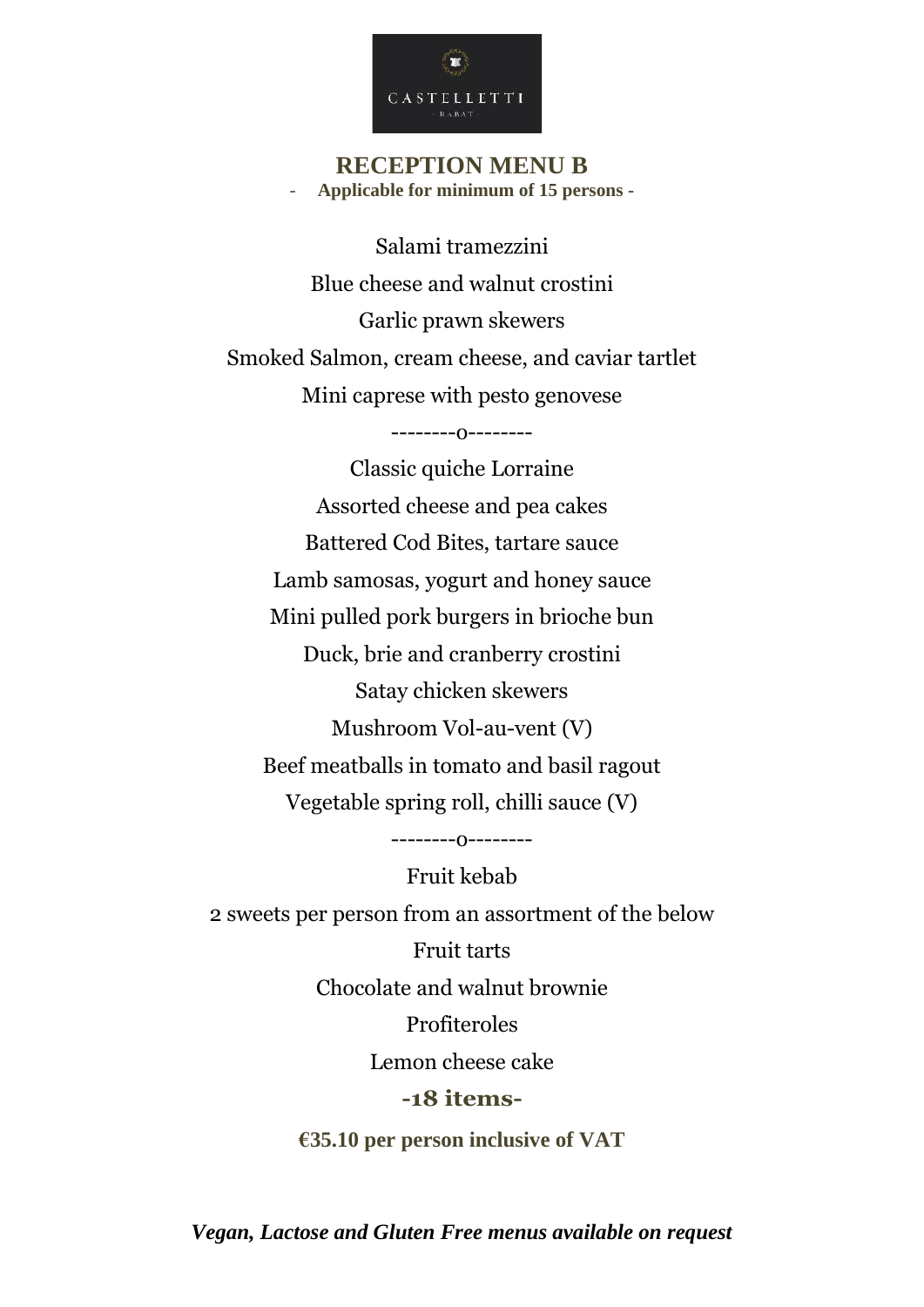

#### **RECEPTION MENU C** - **Applicable for minimum of 15 persons –**

-

Salami Tramezzini Melon wrapped in Parma ham Spinach and feta filo triangles Garlic prawn skewers Smoked Salmon, cream cheese, and caviar tartlet Cajun spice chicken and capsicum wrap Pesto and rosemary focaccia, Italian ham wild rocket and Parmesan Seabass tartare, avocado & dill in a spoon Mini caprese with pesto Genovese

--------o--------

Assorted cheese and pea cakes Mushroom Vol-au-vent Prawn wrapped in filo, sashimi sauce Lamb samosa, yogurt and honey sauce Panzerotti tomato and mozzarella Greek lamb kofta, tzaziki sauce Arancini bolognese Honey and garlic chicken wings Vegetable samosas Saffron and pea risotto Roast beef and hummus tartlet Satay chicken skewers Calamari rings, lemon and lime garlic aioli --------o--------

Fruit kebab Macaroons 2 sweets per person from an assortment of the below Fruit tarts Coffee tiramisu Chocolate and walnut

**-26 items-**

**€50.70 per person inclusive of VAT**

*Vegan, Lactose and Gluten Free menus available on request*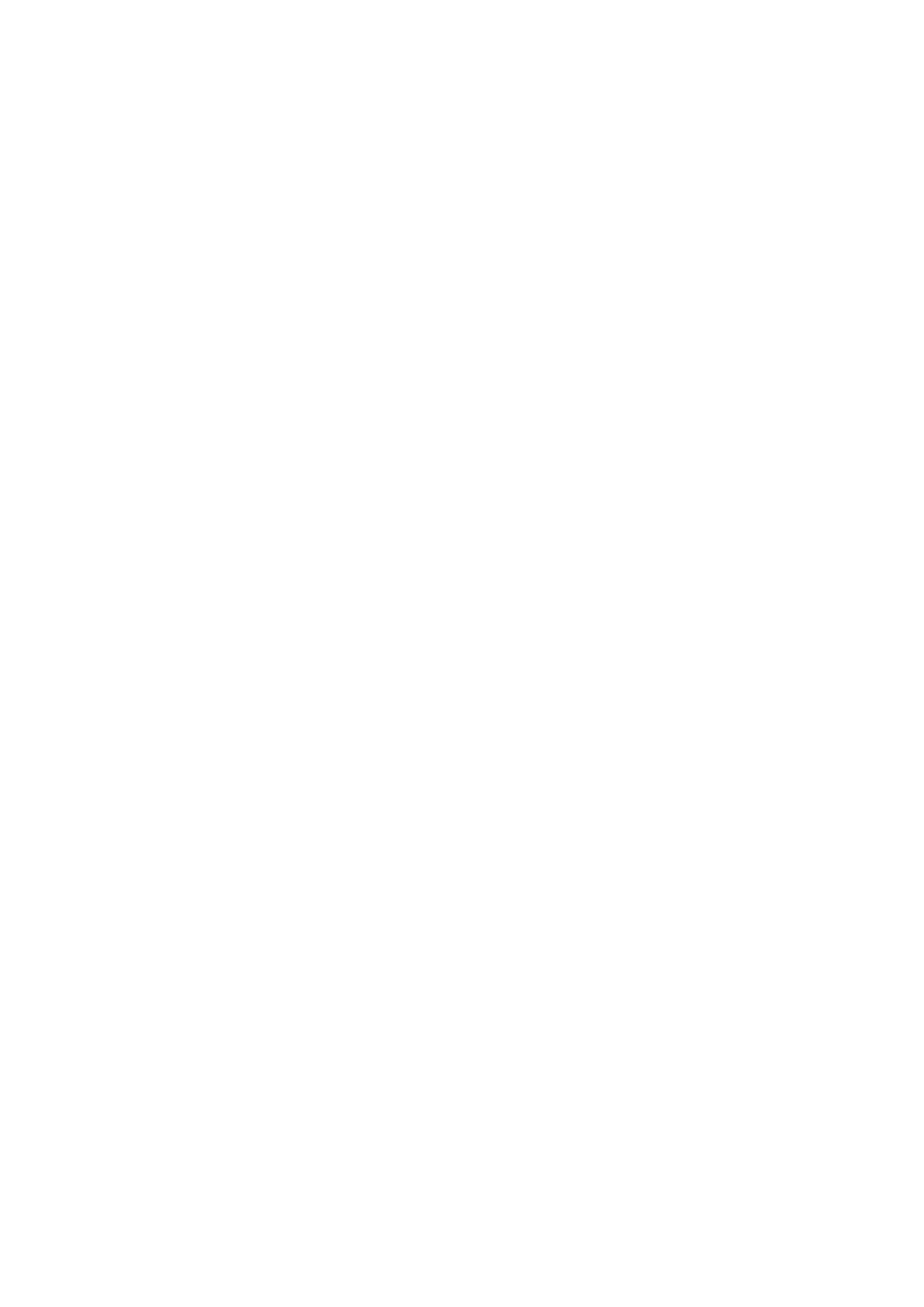

# **Specialities Table**

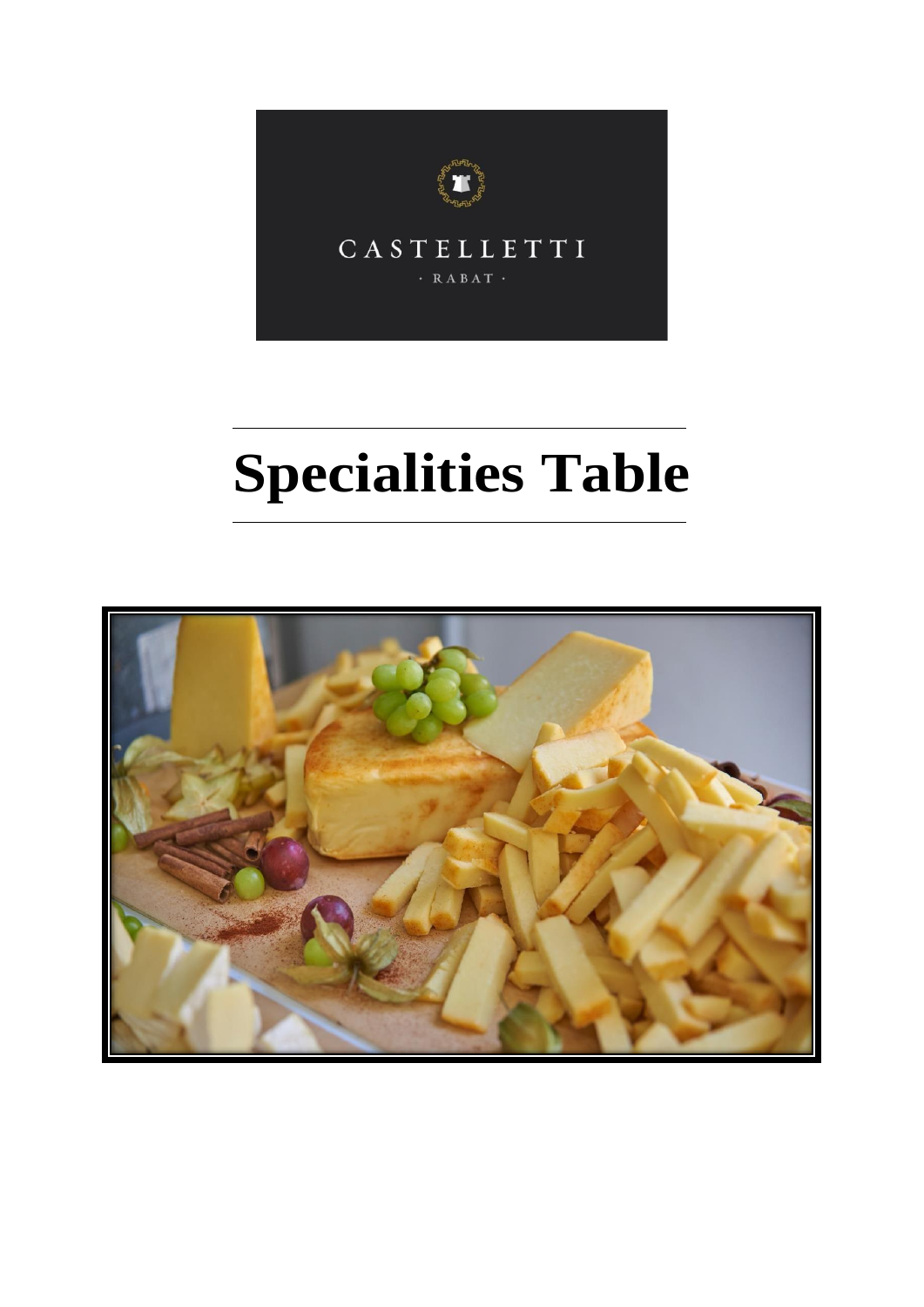

#### **PASTA TABLE** €10.00 per person inclusive of VAT *- 1 hour duration –*

A Selection of 3 types of Pasta of your choice from the below:

Tagliatelle Norcia Tagliatelle tossed in Maltese sausage, truffle, fresh cream and finished with grated parmesan

> Farfalle Gorgonzola (V) Gorgonzola, spinach, walnuts, cream

Penne Amatriciana Bacon, onions, white wine black pepper, tomato sauce and parmesan

Fusilli all'Arrabbiata Onions, garlic, fresh chilly, tomato sauce and parsley (Medium Spicy)

Penne al Salmone

Fresh salmon, cream and dill

#### **SURF & TURF TABLE** €19.50 per person inclusive of VAT *- 1 hour duration –*

Oven Baked Salmon Lemon and Basil marinated Prawn Skewers Oven Roasted Beef Rib eye in veal jus, Rosemary Garlic marinated Pork fillet kebabs

*Served with Vegetables and potatoes*

#### **CHEESE TABLE**

€6.50 per person inclusive of VAT *add a supplement of* €*3.00 per person for the addition of 2 cold cuts - 2.5 hours duration –*

Selection of 3 cheeses of your choice Table is accompanied by Maltese Galletti, Grissini, grapes & dry fruits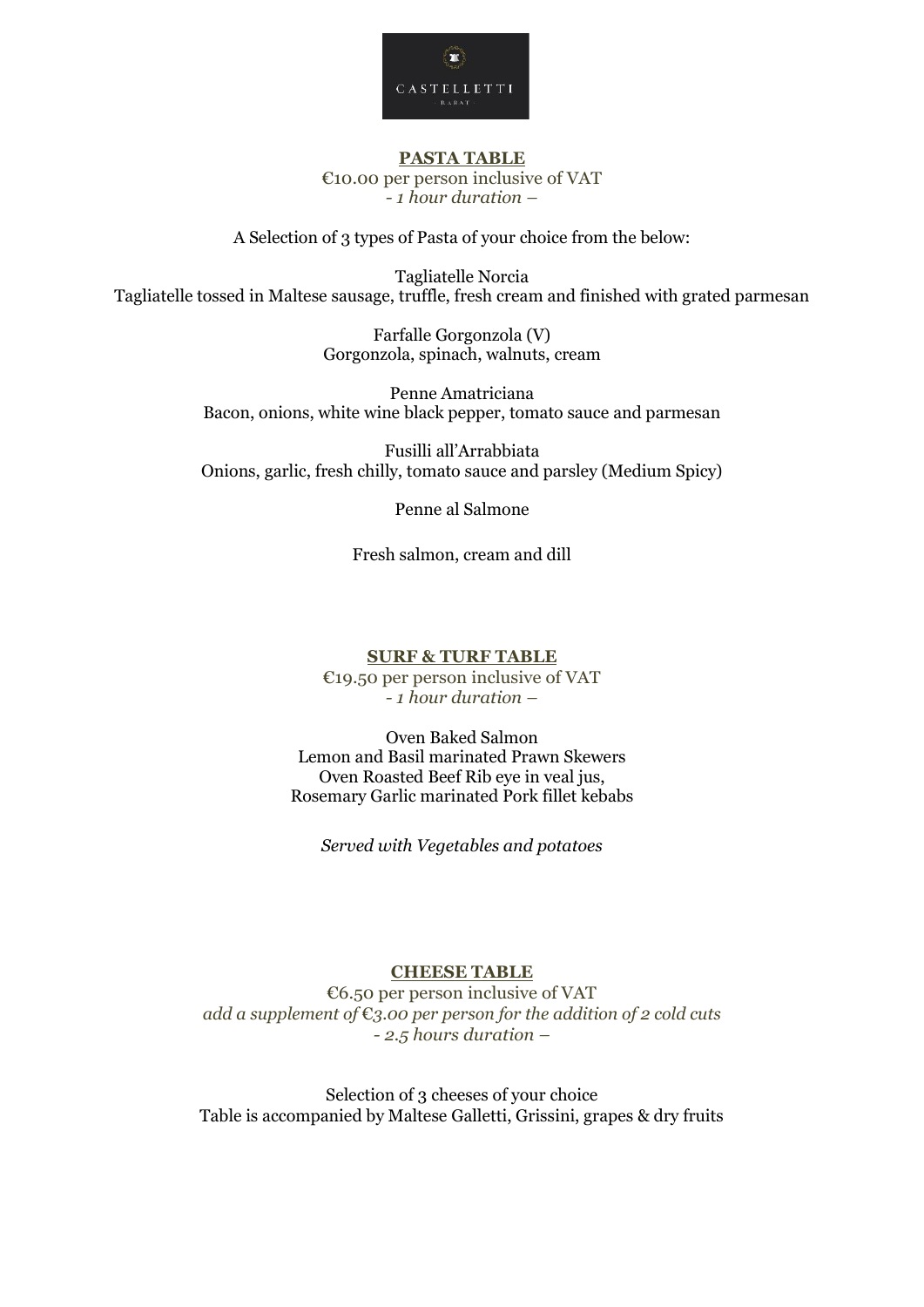#### **GATEAUX TABLE**

€6.50 per person inclusive of VAT

A selection of 4 different Gateaux of your choice:

Banoffee, Chocolate Cake, Apple Pie, Lemon Meringue Red Velvet, Carrot Cake, Tiramisu, Cheesecake, Cassata Siciliana

#### **COFFEE & SWEETS TABLE** €5.50 per person inclusive of VAT

Tea & Coffee table together with an assortment of Macaroons and Maltese traditional Imqaret

*The above prices are applicable for a minimum of 30 persons and when taken in conjunction with a Reception Menu.* 

*Specialities Tables can be ordered not in conjunction with a Reception Menu at an additional charge of 2 Euro per person.*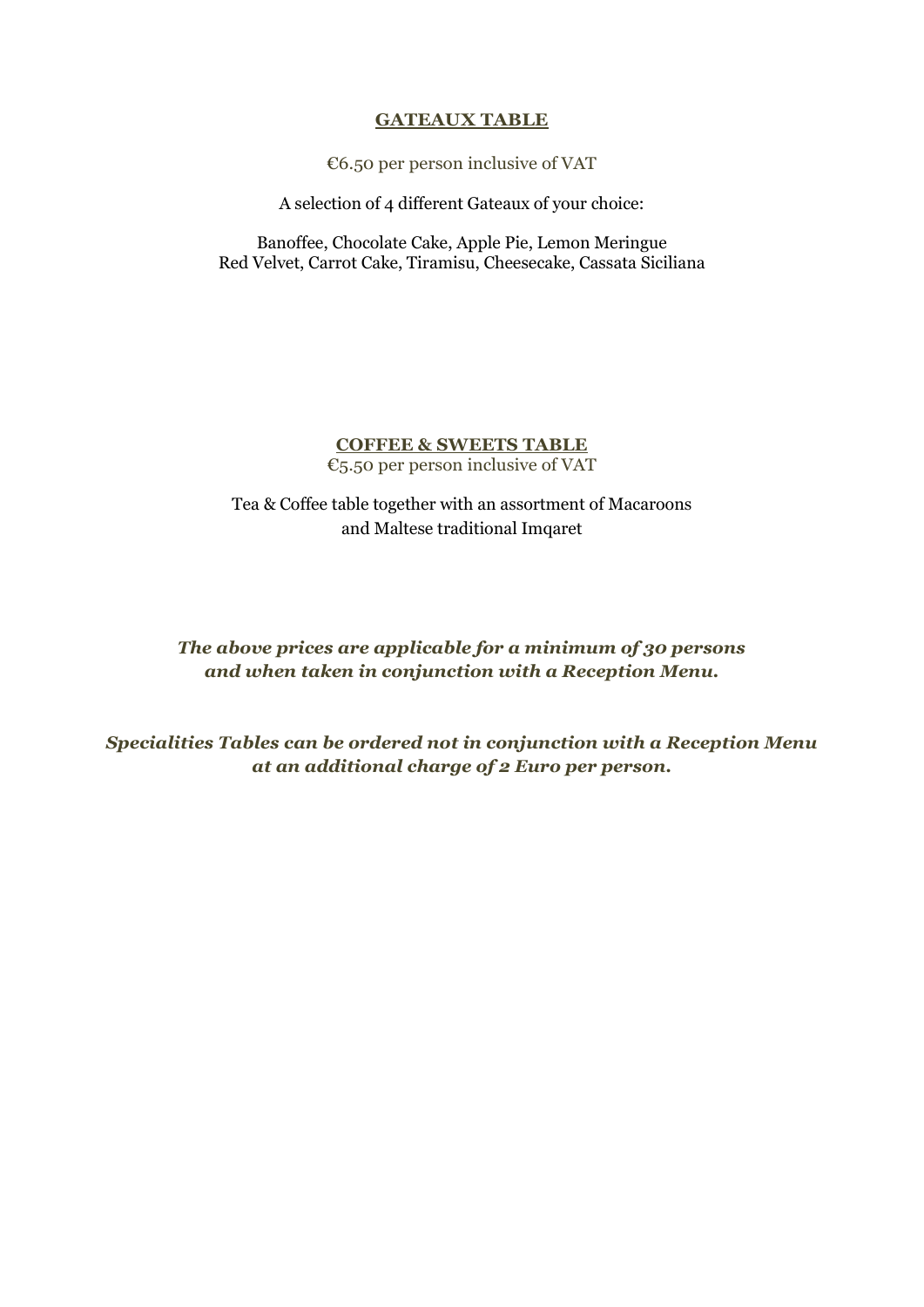## **Open Bar Packages (Prices per person)** Prices include VAT rate of 18%

**Open Bar – without Alcohol 20-50 guests / 50+ guests**

(Soft Drinks, Juices & Mineral Water)

#### **Open Bar – without Spirits**

(Wines & Beer, Soft Drinks, Juices & Mineral Water)

#### **Open Bar – with Spirits, excluding Champagne**

(International Branded Spirits – list included below, Wines & Beers, Soft Drinks, Juices & Water)

**Open Bar – Additional hours** € 4.00 for every additional hour above 4 hours

#### **Welcome drink**

Prosecco ………………………………………………………………. € 6.50 /€ 5.50 (minimum 50 guests) Choice from: Bucks Fizz, Kir, Cocktail Bellini, Mimosa……………. € 7.50 /€ 6.50 (minimum 50 guests)

| <b>Others</b> |  |  |
|---------------|--|--|
|               |  |  |
|               |  |  |

A corkage fee of **€7.00** per bottle opened applies on own wines and **€12.00** per opened bottle applies on own spirits.

Minimum number of people for open bar to apply **is 20pax**.

Additional charge of **€2.00** per person is applicable for table service of open bar.

Prices Valid to: **31/12/2022**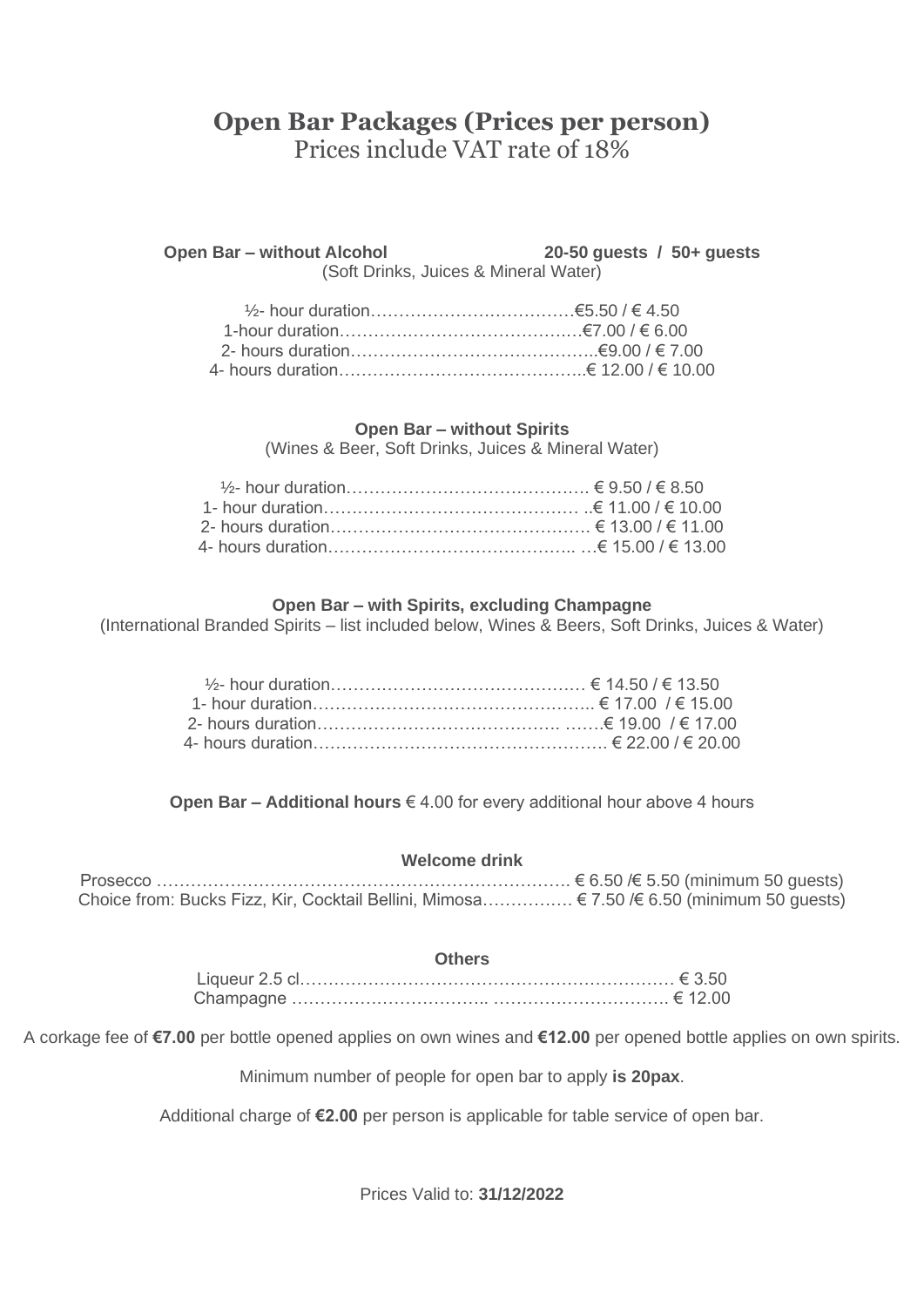# **Open Bar Drinks List**

**Spirits** Amareto Aperol Archers Peach Schnapps Averna Bacardi Baileys Bajtra Liqueur Campari Captain Morgan Captain Morgan Spiced Cynar Aperitivo Frangelico Gordon's Gin J & B Jack Daniels Jagermeister Jameson Johnny Walker Red Kahlua Limoncello Malibu Martini Bianco Martini Extra Dry Martini Rosso Montenegro Sambucca Ramazzotti Smirnoff Vodka Tequila Tia Maria Coffee Liqueur

#### **Beer**

Blue Label Cisk Cisk Excel Hopleaf Shandy

#### **Wine ( foreign)**

Mureda Chardonnay (white), Mureda Cebernet Sauvignon (red), Mureda Rose

#### **Non-alcoholic beverages**

Still /sparkling water, Coca Cola Diet Coca Cola Sprite, Diet Sprite, Kinnie, Diet Kinnie, Fanta Orange, Ice tea (peach/lemon), Juices orange/peach/apple/pineapple Tonic Bitter lemon Ginger Ale Soda Water